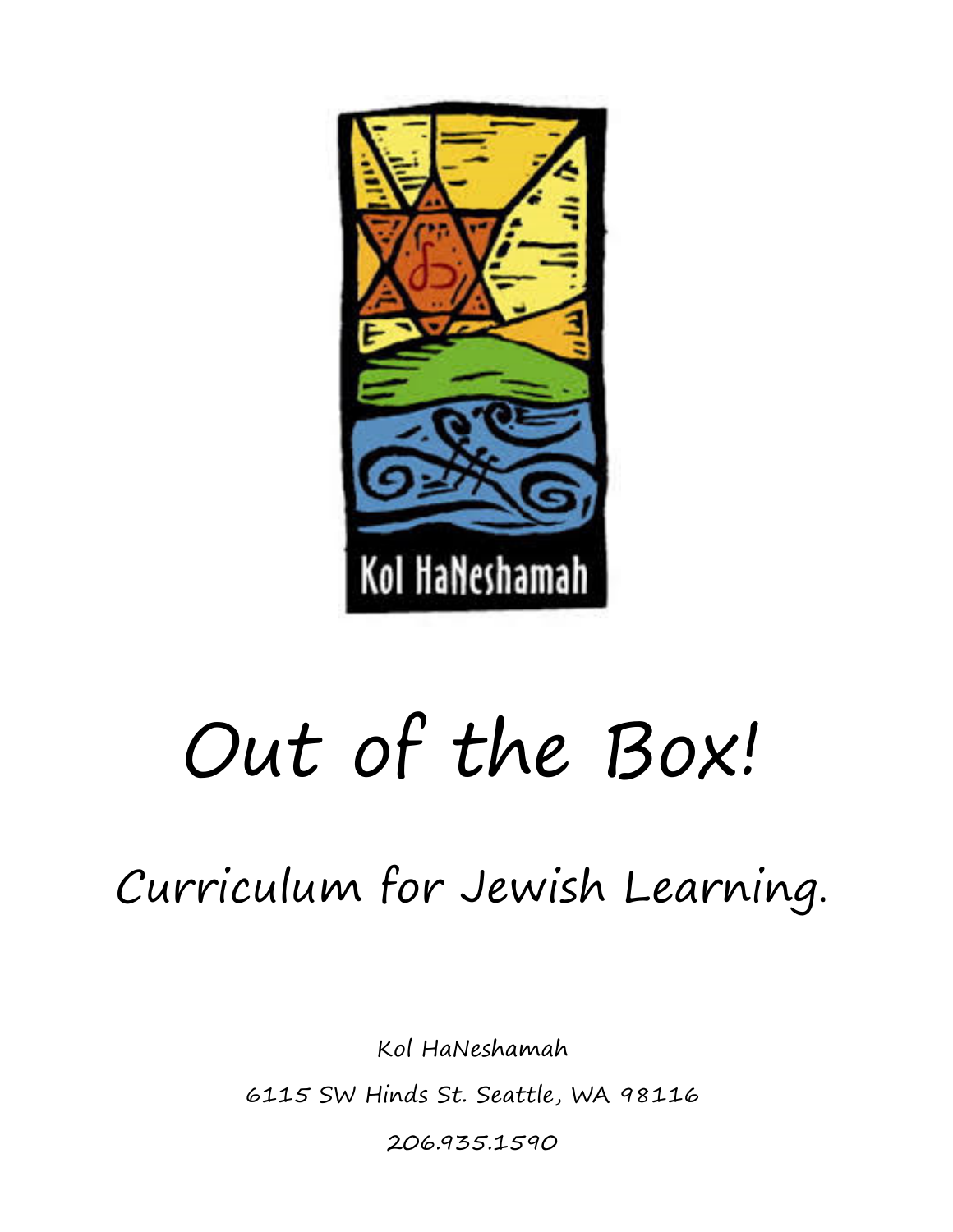# **Pk** - **K** Curriculum

## **Over-arching Themes:**

- 1. Jewish Identity; being Jewish is special and fun.
- 2. Being Jewish can be integrated into everyday life.
- 3. The Jewish Calendar; Celebrations and rituals bring the Jewish people together.

## Holidays: Focus on story and history of each holiday:

- High Holidays: Jonah & the Whale
- Sukkot
- Simchat Torah
- Chanukah
- Tu B'Shvat
- Purim
- Passover
- Yom HaAtzmaut
- Shavuot

## **Bible Stories Year 1:**

- **Creation**
- Adam & Eve
- Cain & Abel
- Noah

# • Abraham & Sarah

- Isaac & Rebecca
- Jacob and Esau
- Jacob & Rachel

## **Bible Stories Year 2:**

- **Joseph: Growing up**
- Joseph: Sibling Rivalry
- Joseph in Egypt
- Joseph Reunites with Brothers
- Moses: Growing up
- Moses in the Desert
- Moses Goes back to Egypt
- Moses and Pharaoh: 10 Plagues

Throughout the year, all the holidays will be taught and observed in every class. Generally speaking this will always include the story, customs, and special prayers. Each grade level will focus on a different aspect in our celebration of the holidays. **In Pk - 1, stories can be taught** through reading/telling, arts & crafts, drama, song, etc.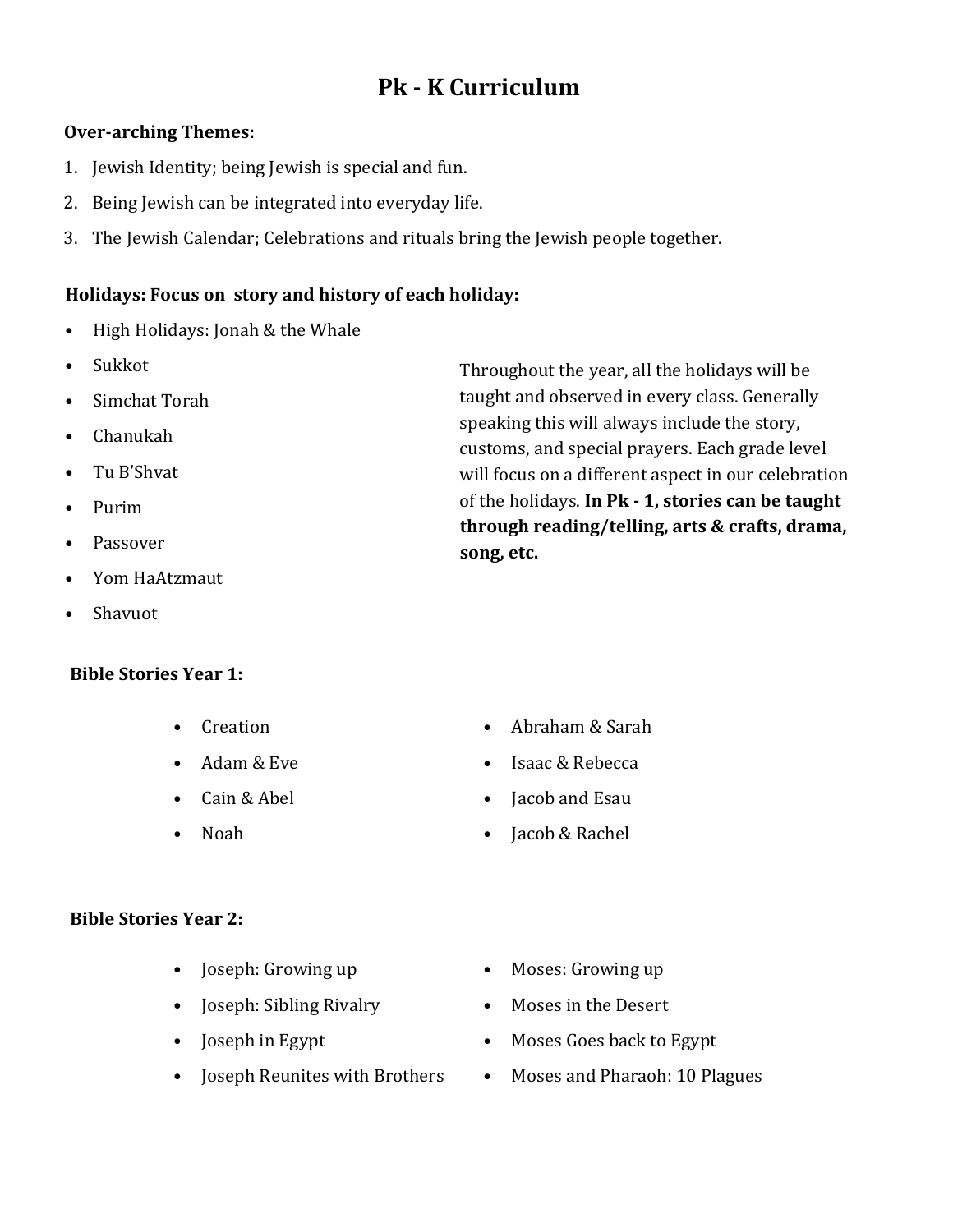# **Pk** - **K** (continued)

# Avodah (Worship) Year 1:

Shabbat food

Shabbat customs

Shabbat prayers:

Objective: Students will be able to understand and discuss the theme, kavanah and relevance of the following prayers and songs.

- Table Blessings
- Modeh Ani
- Shema

Songs:

- Alef Bet Song
- Bim Bam
- Dinosaur Song

# Avodah (Worship) Year 2:

Shabbat rest

Holy time

Shabbat prayers:

Objective: Students will be able to understand and discuss the theme, kavanah and relevance of the following prayers and songs.

- Table Blessings
- Modeh Ani
- Shema

Songs:

- Alef Bet Song
- Bim Bam
- Dinosaur Song
- David Melech Yisrael

# **Jewish Values (Middot) Year 1**

Objectives:

Students will know how to pronounce the Hebrew word and be able to define and give examples of each Middah:

- Derech Eretz: how we treat each other
- Bal Taschit: do not destroy or waste; take care of the environment.
- B'tzelem Elohim: Uniqueness of each individual; appreciating differences
- Oseh Shalom: making peace with family and friends

# **Jewish Values (Middot) Year 2**

## Objectives:

Students will know how to pronounce the Hebrew word and be able to define and give examples of each Middah:

- Hachnassat orchim; welcoming guests
- Chesed; showing kindness
- Ahavot ha'briot: love of all God's creatures
- Tzar Ba'alei Chayim: treating animals kindly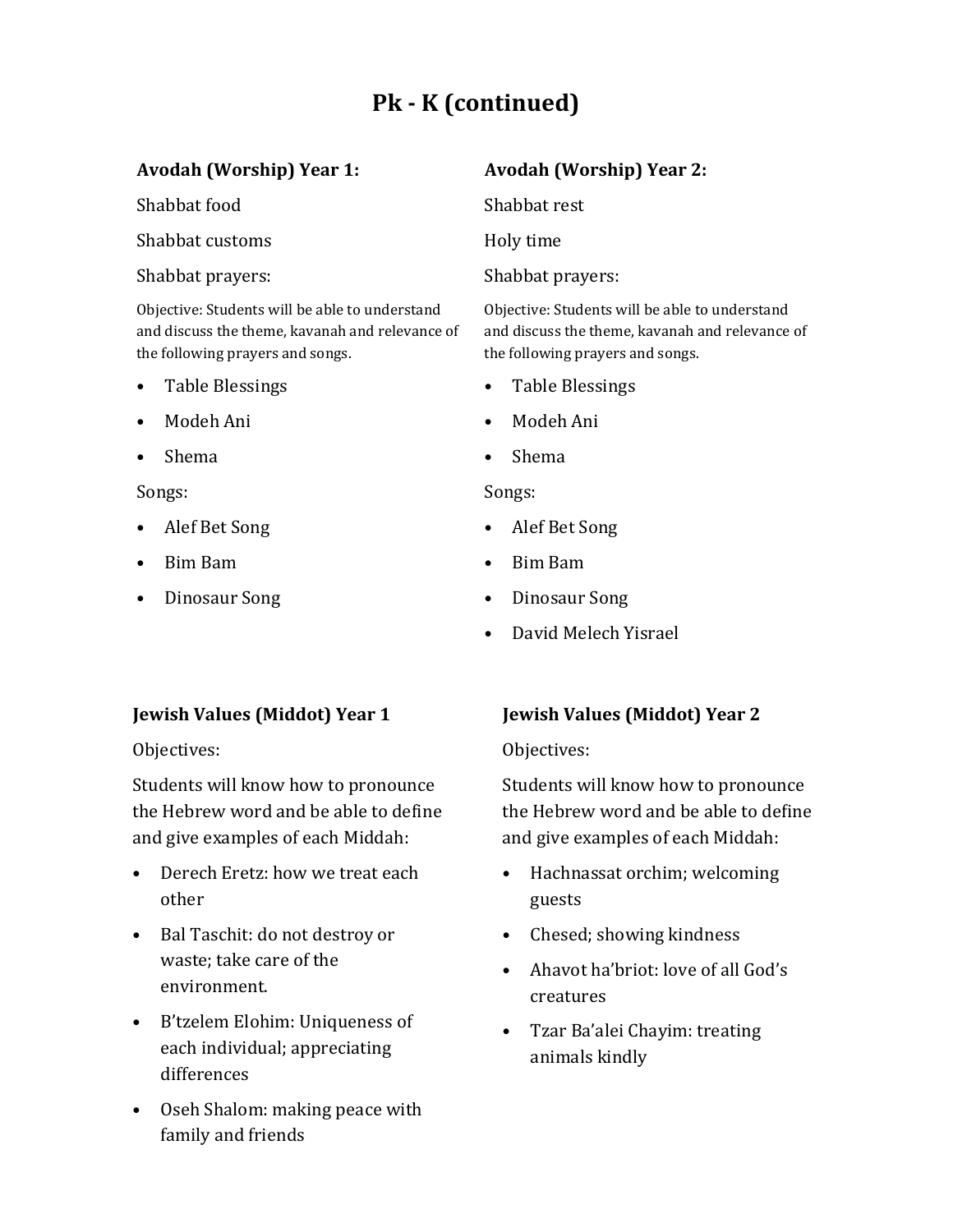# **1st - 2nd Curriculum**

#### **Overarching Themes:**

- 1. Sacred Stories through the teachings of Torah
- 2. Relations with Others Judaism provides guidance for how we treat each other

## Holidays: Focus on the people central to each holiday story:

- High Holidays
- Sukkot
- Simchat Torah
- Chanukah
- Tu B'Shvat
- Purim
- Passover
- Yom HaAtzmaut
- Shavuot

## **Bible Stories Year 1:**

- The Giving of the Torah
- The Ten Commandments
- Leaving Egypt
- Miriam

## **Texts Year 2, Pirke Avot**

To be woven into lessons throughout the year:

 Do not do to others what you wouldn't want them to do to you. Throughout the year, all the holidays will be taught and observed in every class. Generally speaking this will always include the story, customs, and special prayers. Each grade level will also focus on a different aspect in our celebration of the holidays. First and second grades will focus on the people central to each **holiday story.**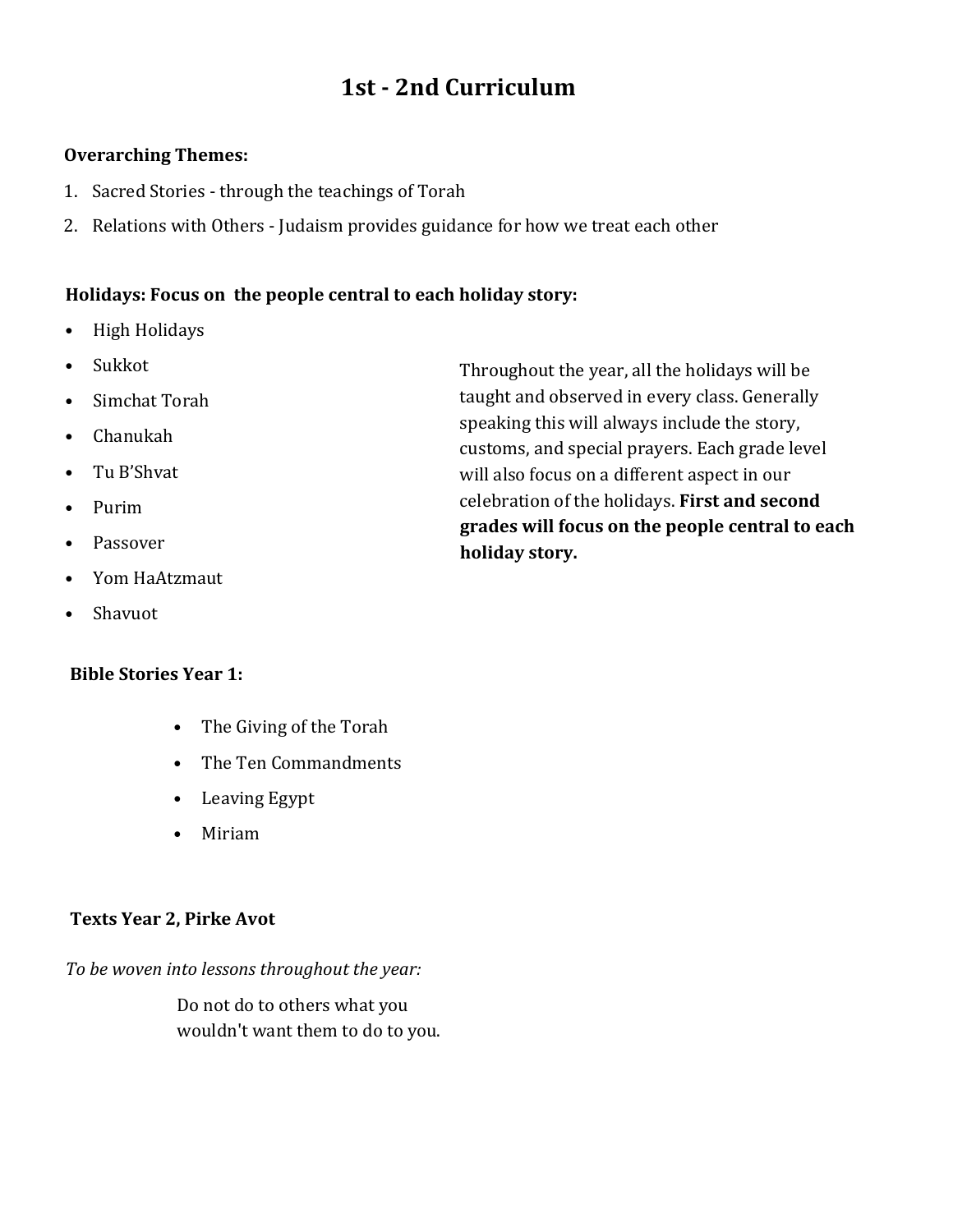# **1st** - 2nd (continued)

#### Avodah (Worship) Year 1:

Shabbat: work & rest; gratitude & renewal; sacred time.

#### **Prayers:**

Objective: Students will be able to understand and discuss the theme, kavanah and relevance of the following prayers and songs.

- Modeh Ani
- Ma Tovu
- La'asok B'divre Torah
- Bedtime Shema
- Shabbat blessings
- The four questions

#### Songs:

- Al Shlosha Devarim
- Alef Bet Song

#### **Jewish Values (Middot) Year 1**

Objectives:

Students will know how to pronounce the Hebrew word and be able to define and give examples of each Middah:

- Shalom Bayit/Chaverim
- Chesed
- Rachamim
- Hachnassat orchim
- V'ahavta L'reyecha K'mocha
- Ahavat ger

#### Prayers:

Objective: Students will be able to understand and discuss the theme, kavanah and relevance of the following prayers and songs.

• Birkot HaNehenim (blessings of wonder)

> Seeing a rainbow Seeing natural wonders Hearing thunder For seeing the ocean

- Asher yatzar
- Elohai Neshamah

#### **Jewish Values (Middot) Year 2**

Objectives:

Students will know how to pronounce the Hebrew word and be able to define and give examples of each Middah:

- Shalom Bayit/chaverim
- Lashon harah
- Lo busha
- Chesed
- Rachamim
- Hachnassat orchim
- Ahavat ger
- Teshuvah

# Avodah (Worship) Year 2: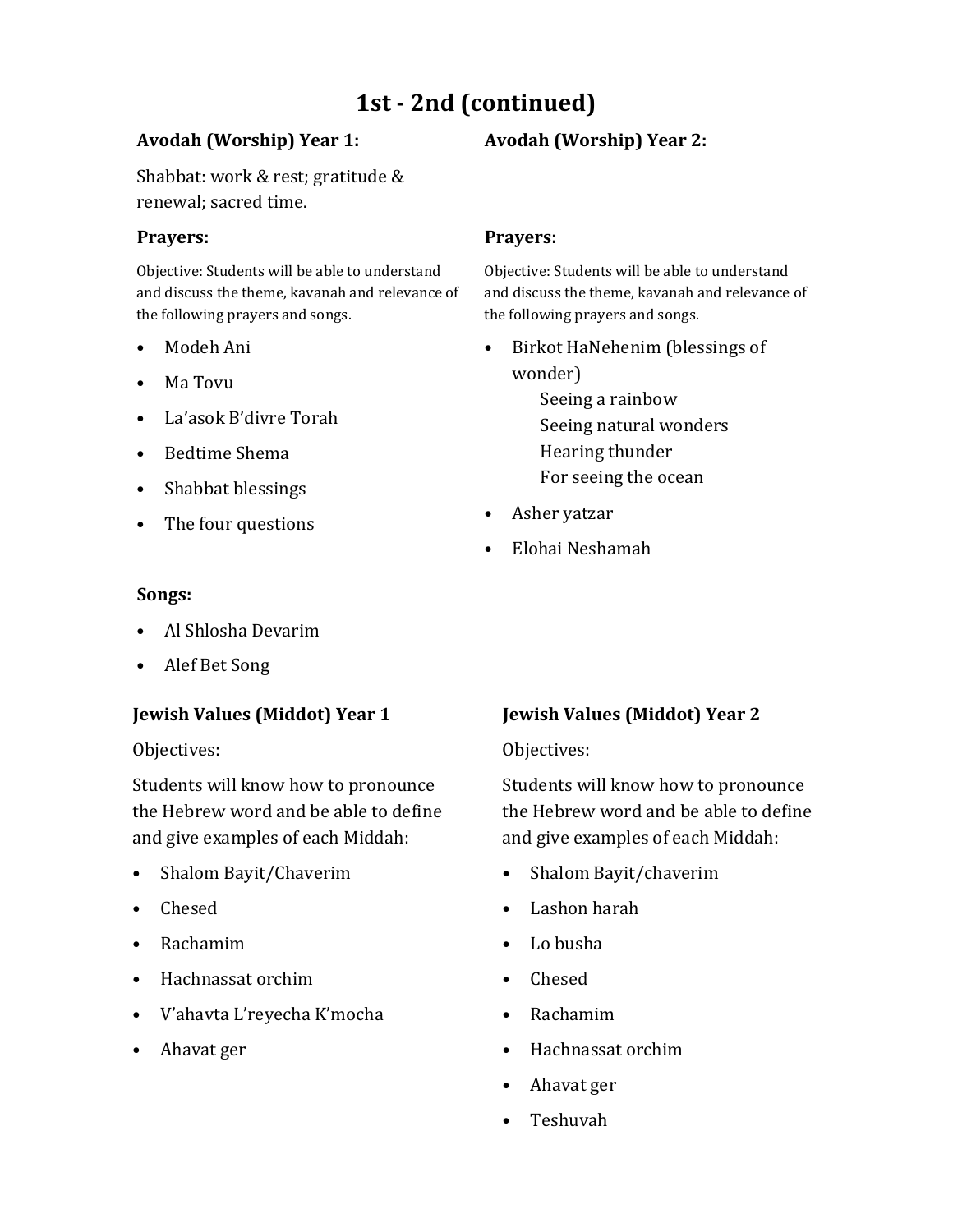# **3rd** - 4th Curriculum

## **Over-arching Themes:**

Jewish Community - Responsibilities and Celebrations

The Giving of the Torah - a moment in time when we entered into a relationship with God & community

The Ten Commandments

The Circle of the Jewish Calendar - Holidays and Life Cycles

# Holidays: Focus on music for each holiday:

- High Holidays: Jonah
- Sukkot
- Simchat Torah
- Chanukah
- Tu B'Shvat
- Purim
- Passover
- Yom HaAtzmaut
- Shavuot

# **Bible Stories Year 1:**

- The structure of the Tanach Torah, Prophets & Writings
- Learn to find your way through Tanach chapter & verse rather than page number
- Mt. Sinai called to be a "holy people"
- On three things the world stands: Torah, Avodah, Gemilut Chassadim
- Pirke Avot: If I am not for myself, who will be for me? If I am only for myself, what am I, if not now, when? Hillel

# **Bible Stories Year 2:**

- The structure of the Tanach Torah, Prophets & Writings
- Learn to find your way through Tanach chapter & verse rather than page number
- Torah: a source of guidance & sacred obligations
- Wandering in the wilderness Miriam's well, receiving manna, the 12 spies
- The tabernacle in the desert the importance of sacred space

Throughout the year, all the holidays will be taught and observed in every class. Generally speaking this will always include the story, customs, and special prayers. Each grade level will also focus on a different aspect in our celebration of the holidays. Third and Fourth grades will focus on the music of each holiday,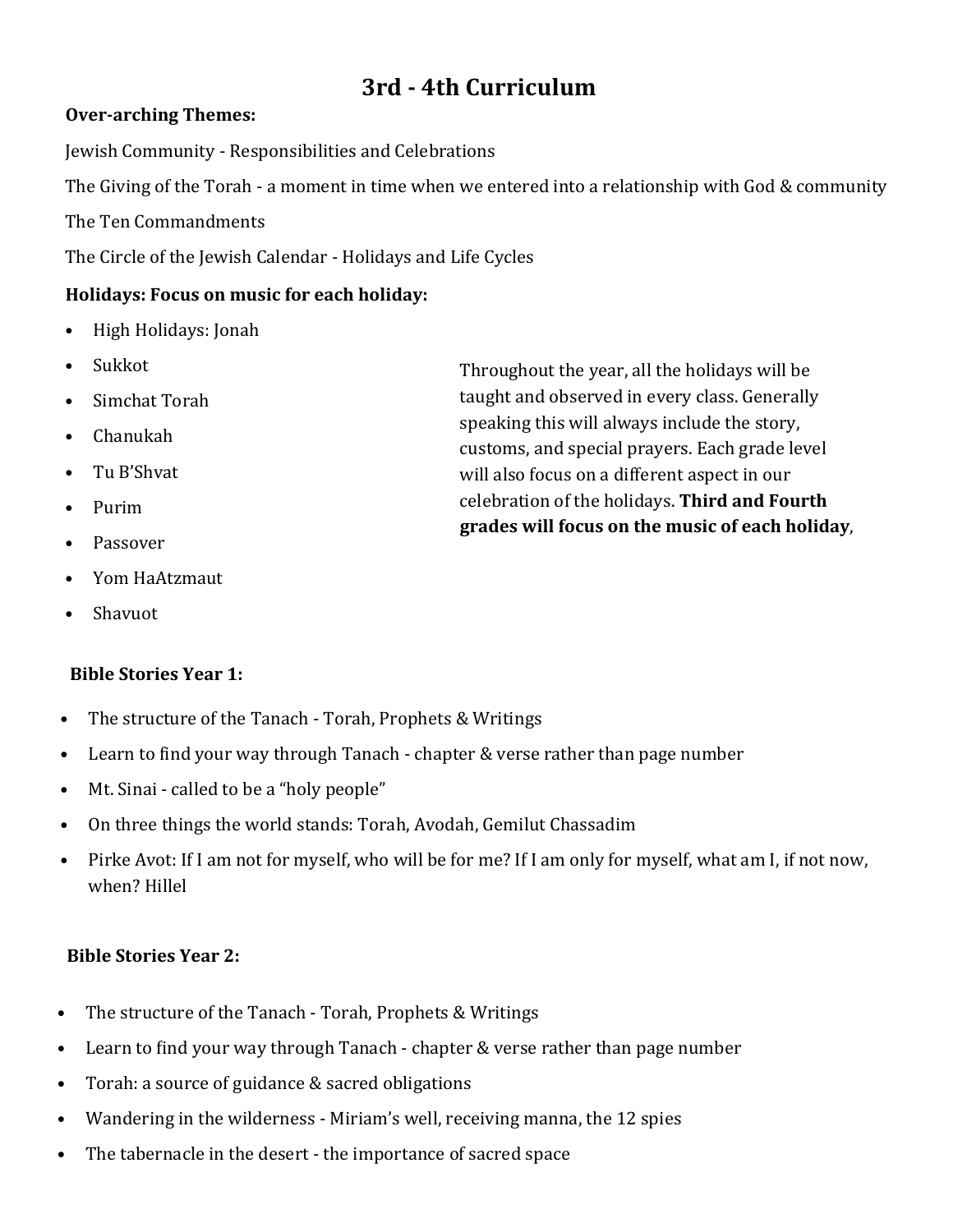# **3rd** - 4th (continued)

## **Avodah (Worship) Year 1:**

## **Prayers for Community:**

Objective: Students will be able to understand and discuss the theme, kavanah and relevance of the following prayers and songs.

- Birchot HaShachar
- Eilu Devarim
- Psudei D'zimra
- Psalm 150

## **Songs:**

- Hava Nashira
- B'tzelem Elohim
- Kehilah Kedosha

# Avodah (Worship) Year 2:

#### Life cycle events:

- Birth
- B'nai Mitzvah
- Marriage
- Death

## **Prayers:**

Objective: Students will be able to understand and discuss the theme, kavanah and relevance of the following prayers and songs.

- Barchu
- Shema & its blessings
- Priestly Blessing
- **Songs:**
- Siman Tov & Mazel Tov

# **Jewish Values (Middot) Year 1**

## **Objectives:**

Students will know how to pronounce the Hebrew word and be able to define and give examples of each Middah:

- Al Tifros min ha'zibor (don't separate yourself from the community)
- Tzedakah
- Chesed
- Gemilut Chassadim
- Hachnassot Orchim
- Bikkor Cholim
- Ushmartem et Nafshoteichem (taking care of yourself)

# **Jewish Values (Middot) Year 2**

## **Objectives:**

Students will know how to pronounce the Hebrew word and be able to define and give examples of each Middah:

- Ivdu HaShem B'simcha
- Kiddush HaShem
- Hachnassat Orchim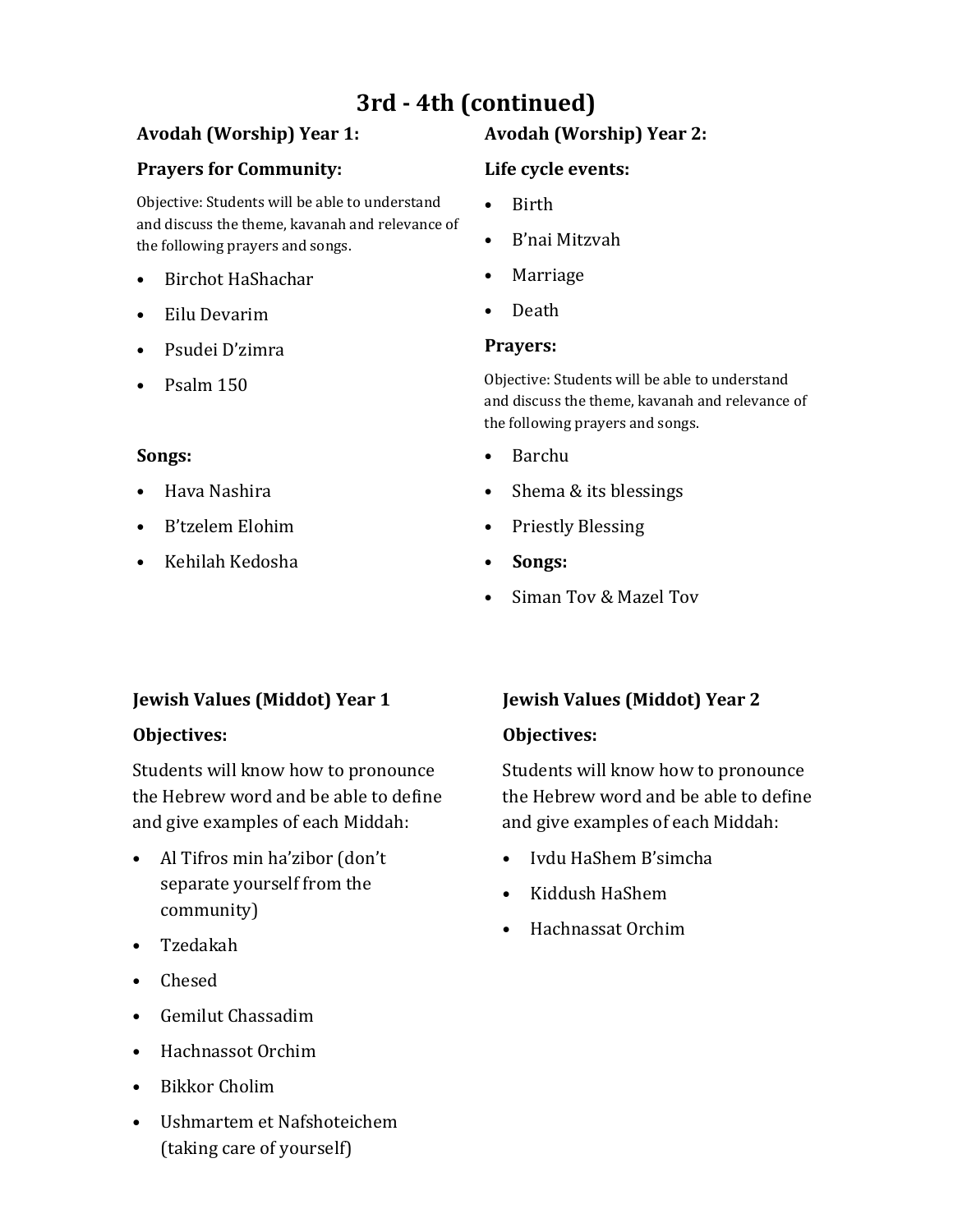# **5th/6th Curriculum**

#### **Over-arching Themes:**

What has it been like to be Jewish throughout history? Learning about the individuals, including significant women, who have had an impact on Jewish life today.

#### Holidays: Focus on the food of each holiday:

- High Holidays: Jonah
- Sukkot
- Simchat Torah
- Chanukah
- Tu B'Shvat

#### **Bible Stories & Text Study:**

#### **Significant leaders in the Tanach:**

- Miriam
- Ruth
- Jonah
- Isaiah
- Deborah
- Hannah, Samuel & Saul

#### Avodah (Worship):

Objective: Students will be able to understand and discuss the theme, kavanah and relevance of the following prayers and songs.

#### **Prayers**:

- Avot V'imahot
- Aleynu
- Friday night Kiddush
- Sim Shalom
- Oseh Shalom

#### Songs:

- Od Yavo Shalom
- HaTikvah
- Mitzvah Gererit Mitzvah
- Purim
- Passover
- Yom HaAtzmaut
- Shavuot

Throughout the year, all the holidays will be taught and observed in every class. Generally speaking this will always include the story, customs, and special prayers. Each grade level will also focus on a different aspect in our celebration of the holidays. The fifth grade will focus on the **various foods associated with the holidays.** 

#### **Great Jewish Thinkers & Teachers:**

- Hillel & Shamai
- Brurya
- Akiva
- Lillian Wald
- Emma Goldman

#### **Jewish Values:**

Objectives:

Students will know how to pronounce the Hebrew word and be able to define and give examples of each Middah:

- Tikkun Olam
- Rodef Tzedek
- Bal Tashchit
- Ruach
- Someach Noflim
- Sinat Chinam

• Eli Wiesel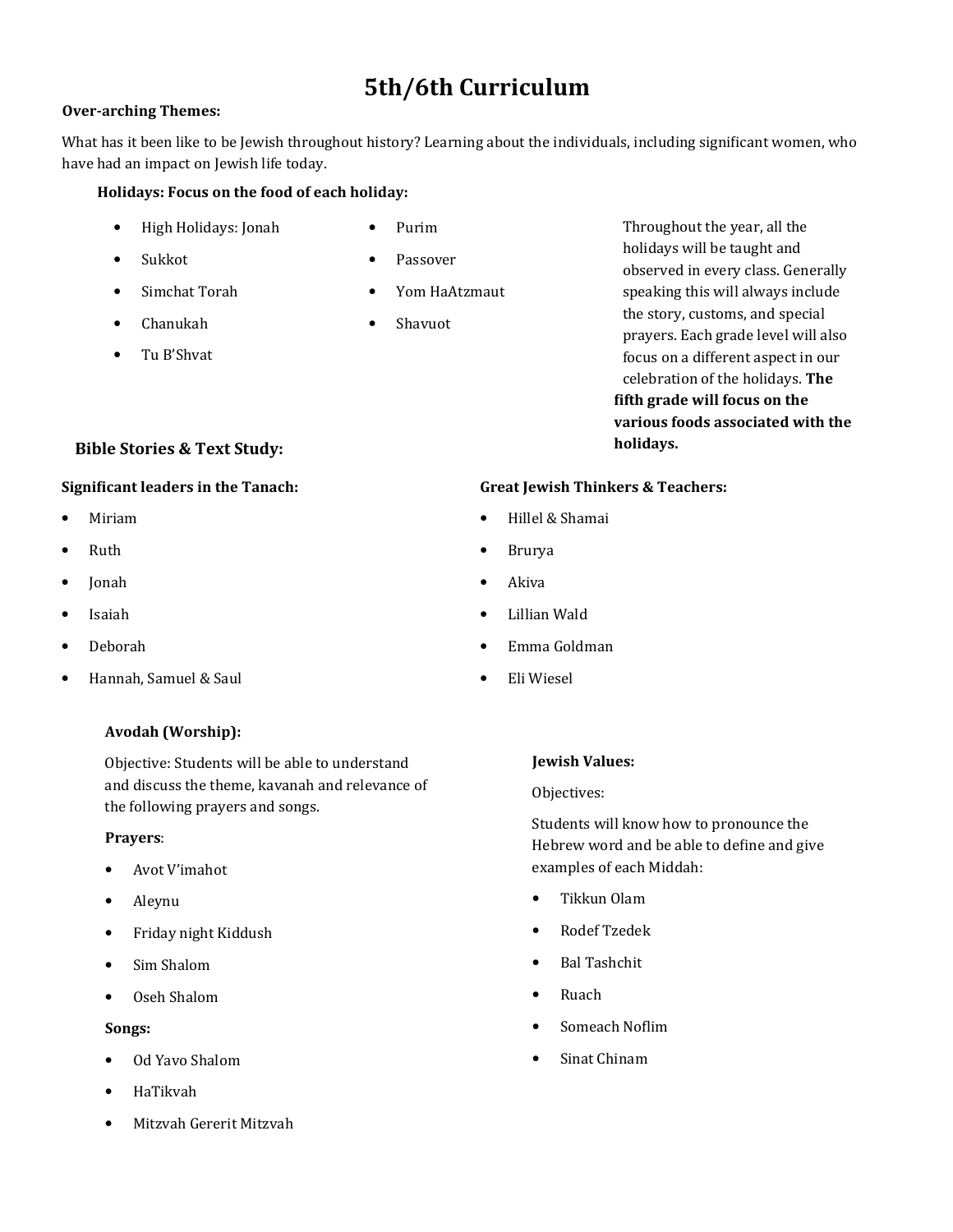# **7th Curriculum**

#### **Over-arching Themes:**

How will Judaism be a part of your future? Which Jewish values impact the behavior of good leadership?. Even in times of great difficulty, individuals can make a profound impact.

#### Holidays: Focus on the art of each holiday:

- High Holidays: Jonah
- Purim

- Sukkot
- Simchat Torah

• Passover • Yom HaAtzmaut

• Shavuot

- Chanukah
- Tu B'Shvat

Throughout the year, all the holidays will be taught and observed in every class. Generally speaking this will always include the story, customs, and special prayers. Each grade level will also focus on a different aspect in our celebration of the holidays. The fifth grade will focus on the art associated with the holidays.

#### **Texts Year 1- Heroes of the Shoah**

Janusz Korczak - refused sanctuary in order to stay with the orphans in his care in Warsaw and Treblinka

Hannah Szenes - poet and paratrooper.

Miep Gies - one of the Dutch citizens who helped hide the family of Anne Frank

Oskar Schindler - saved the lives of 1,200 Jews in Poland.

Chiune Sugihara - Japanese government official based in Lithuania. Saved 3,000 to 6,000 Jews.

Andre & Magda Tocme - organized entire town of Le Chabon in Occupied France to become a city of refuge, saving 3,500 Jews.

Irena Sendler - Polish nurse and social worker, smuggled 2,500 Jewish babies and children out of the Warsaw Ghetto.

#### Texts Year 2- Who are the Jewish Leaders of Today (and recent times)?

Emma Lazarus - poet

Golda Meir - fourth Prime Minister of Israel

Yitzak Rabin - Prime Minister of Israel and seeker of peace.

Shai Agassi - Israeli environment and alternative energy pioneer.

Allen Dershowitz - internationally respected attorney.

Elana Kagan - Supreme Court Justice

Ruth Bader Ginsburg - Supreme Court Justice.

Eli Wiesel - author of 57 books and winner of a Nobel Prize.

Rabbi Jonathon Sacks - Chief Rabbi of the United Kingdom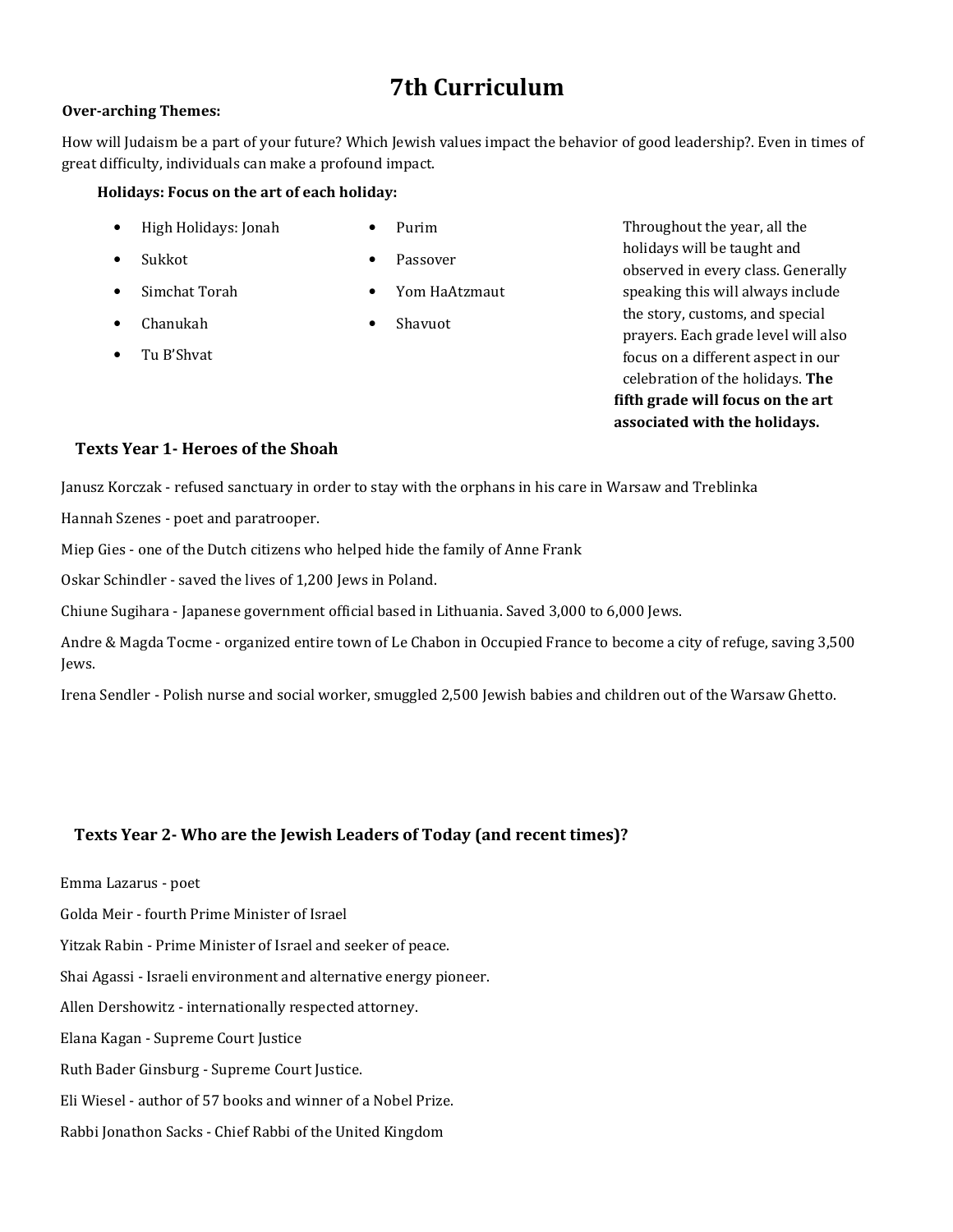# **7th (continued)**

## Avodah (Worship) Year 1:

#### Prayers:

Objective: Students will be able to understand and discuss the theme, kavanah and relevance of the following prayers and songs.

- Review of all prayers
- Torah Service & Blessings
- Matbeah Hat'6illah (Order of the Service

#### Avodah (Worship) Year 2:

#### Prayers:

Objective: Students will be able to understand and discuss the theme, kavanah and relevance of the following prayers and songs.

- Review of all prayers
- Haftarah blessings
- The Mourners Kaddish

#### Songs:

- Eli Eli
- Ashrei Hagafrur

#### **Jewish Values (Middot) Year 1**

Objectives:

Students will know how to pronounce the Hebrew word and be able to define and give examples of each Middah:

- Cherut (freedom of will)
- Tochecha (rebuke)
- Zechirah (remembrance)

## **Jewish Values (Middot) Year 2**

#### Objectives:

Students will know how to pronounce the Hebrew word and be able to define and give examples of each Middah:

- Ometz Lev (courage)
- Anavah (humility)
- Emunah (faith)